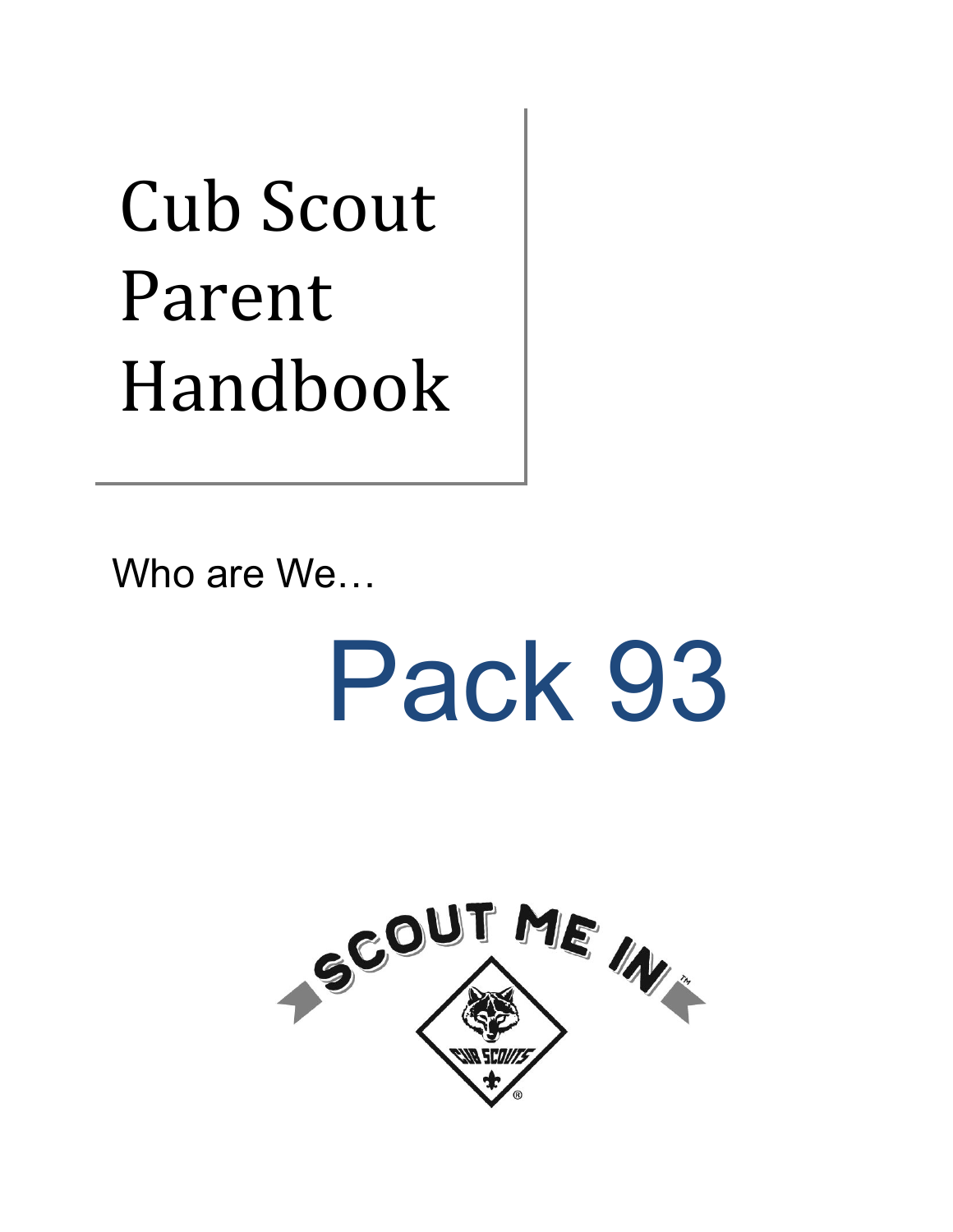#### **Index**

| Purposes of Cub Scouting           | Page 2      |
|------------------------------------|-------------|
| Welcome                            | Page 3      |
| Cub Scout Program                  | Page 4      |
| Meetings                           | Pages 4-6   |
| Activities & Events                | Page 7      |
| <b>Parent Responsibilities</b>     | Page 8      |
| Quick Start Checklist              | Page 9      |
| Uniforms                           | Page 9      |
| Rules                              | Page 10     |
| Discipline                         | Page 11     |
| Fundraising                        | Page 11     |
| <b>Scout Accounts</b>              | Pages 11    |
| Financial Hardships / Scholarships | Page 12     |
| Rank and Advancement               | Pages 12    |
| Lingo                              | Pages 12-14 |

#### **Purposes of Cub Scouting**

The Boy Scouts of America began Cub Scouting as a program for younger boys more than 80 years ago. The purposes of Cub Scouting state that Parents, Leaders and Organizations work together to achieve the following:

- Influence the development of character and encourage spiritual growth;
- $\Box$  Develop habits and attitudes of good citizenship;
- Encourage good sportsmanship and pride in growing strong in mind and body;
- $\Box$  Improve understanding within the family;
- $\Box$  Strengthen the ability to get along with and to respect others;
- $\Box$  Foster a sense of personal achievement by developing new interests and skills;
- $\Box$  Show how to be helpful and to do one's best;
- $\Box$  Provide fun and exciting new things to do;
- □ Prepare Cubs to move into Scouts, USA troops.

| <b>SCOUT OATH</b>                                                                                                                                                                                                      | <b>SCOUT LAW</b>                                                                                                                     |
|------------------------------------------------------------------------------------------------------------------------------------------------------------------------------------------------------------------------|--------------------------------------------------------------------------------------------------------------------------------------|
| On my honor I will do my best<br>To do my duty to God and my country<br>and to obey the Scout Law;<br>To help other people at all times;<br>To keep myself physically strong,<br>mentally awake, and morally straight. | A Scout is trustworthy, loyal, helpful,<br>friendly, courteous, kind, obedient,<br>cheerful, thrifty, brave, clean, and<br>reverent. |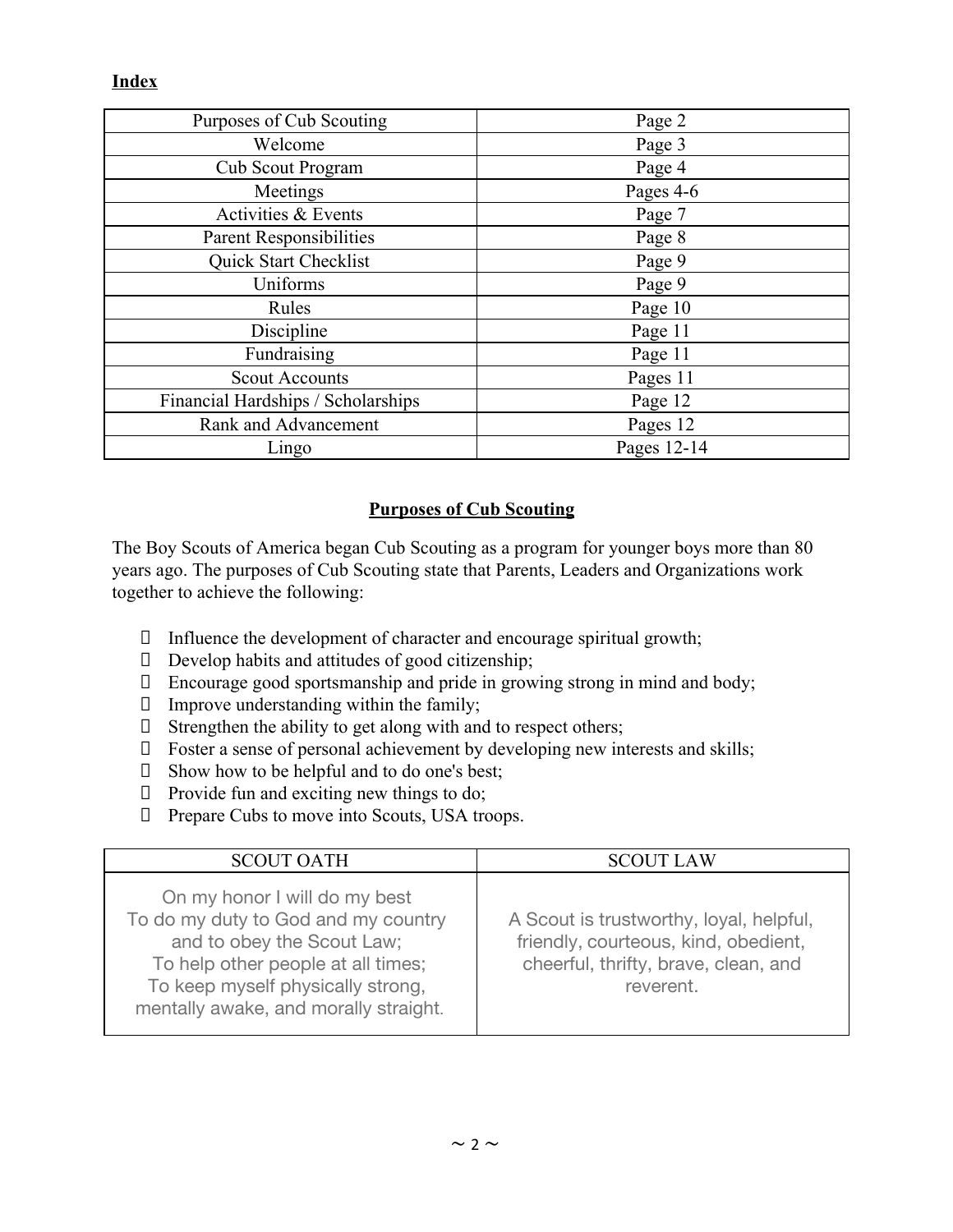

# **Cub Scouts Pack 93**

Hi, and welcome to Cub Scouts Pack 93! Whether you and your scout are new members or returning members of Pack 93, we want this year of your child's Scouting experience to be a quality one. Here's hoping the information and guidelines presented to you in the next few pages will help you get off to a good start. We have created this handbook in order to help your family get the most of our Scouting experience. We have an active pack, and concentrate our efforts on delivering a program focusing on fun, respect, and family that influences the growth of our Cub Scouts into fine young citizens.

 As with any program, you will get out of the program what you put into the program. We know a lot of information exists to absorb, both for the families of new Cub Scouts and for families who are experienced with Cub Scouting. So, the basic information you need has been compiled into this handbook. Please keep this packet as a handy reference for future information needs.

To begin with, your child is a member of Pack 93, which is in the Nolachuckey District, belonging to the Sequoyah Council. The Pack is made up of Dens, which is a single gender group of boys or girls usually in the same grade as that of your child. Collectively, we are Cub Scouts, and are members of the National organization, the Boy Scouts of America.

All Packs have a Chartered Organization which acts as a 'sponsor', and ours is the Trinity UM Church, located at 524 Tusculum Blvd, Greeneville, TN 37743.

You can find helpful information and stay up to date on Pack happenings by liking us on facebook and joining our facebook group, visiting our website, or following us on Twitter: [www.facebook.com/CubScoutPack93,](http://www.facebook.com/CubScoutPack93) [www.pack93.info](http://www.pack93.info/), [www.twitter.com/pack93](http://www.twitter.com/pack93) .

Questions or concerns about pack operations or procedures should be presented to the pack committee. Please contact the Committee Chair or a Committee Member if you have questions. Your den leader can help you with questions about advancement and awards, uniforms, and your role in your Scouting experience. If he or she doesn't know the answer, they know the proper resources to consult to help you. The Pack 93 Leadership is with you and your child every step of the way through Cub Scouting.

We are glad you chose to join our pack and we look forward to watching your Cub Scout grow and develop as an individual, as a family member, and as a citizen in the community. Now let's have some fun!!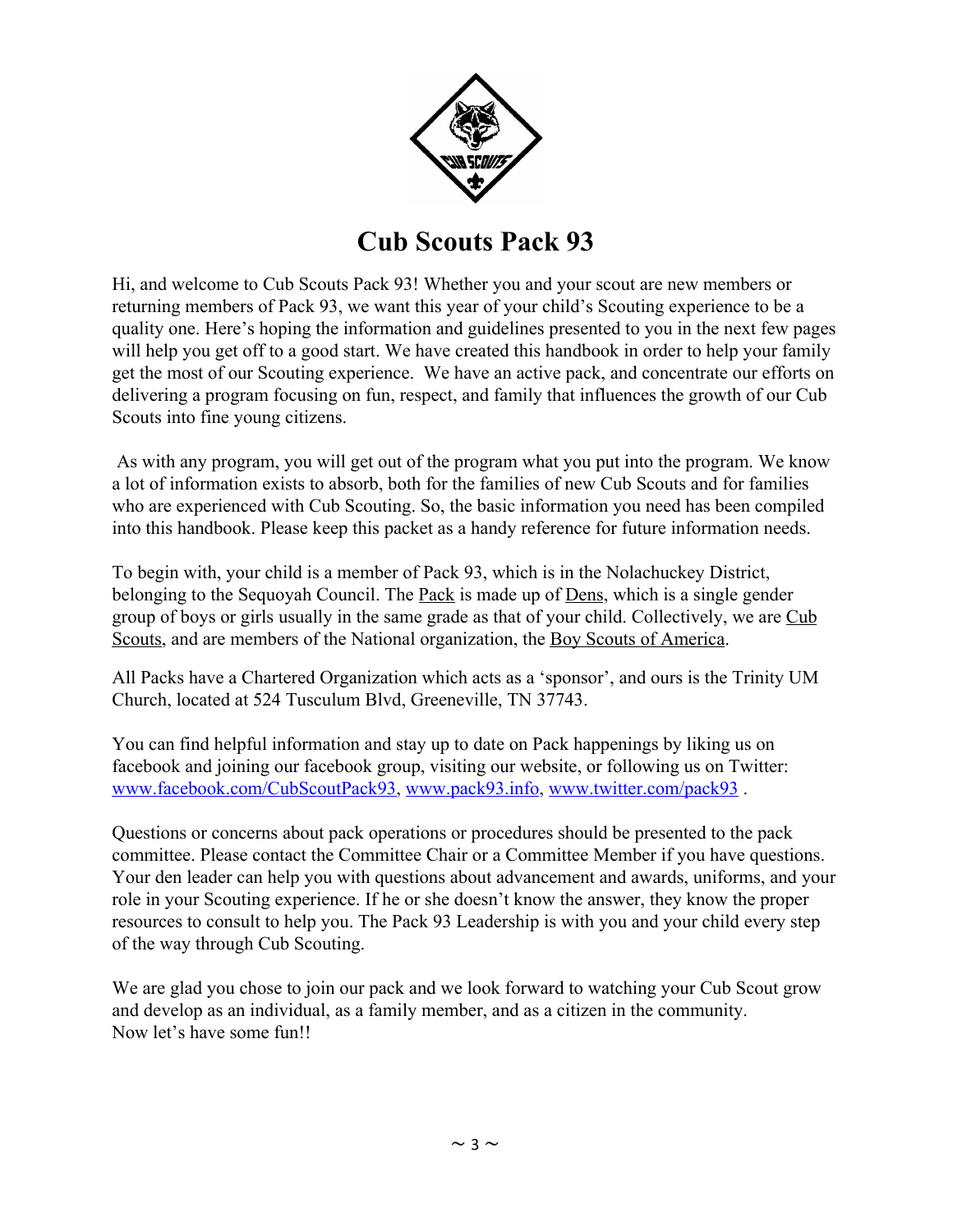# **Cub Scout Program**

Cub Scouting is a family and home centered program that encourages ethical and decision-making skills. At each level, the program is tailored to the specific age group. Scouting uses a fun program to promote character development, citizenship training, and personal fitness for every member. You can help by encouraging perfect attendance, assisting with your child's advancement, attending meetings, and assisting with transportation.

**Lions** (Kindergarten – 5, 6-year olds) These scouts participate in the program with their adult partners. The program emphasizes shared leadership, learning about the community, and family understanding. As a Lion Cub adult partner, you will also participate in all meetings and activities with your son or daughter.

**Tigers** (first grade – 6, 7-year olds): These scouts also participate in the program with their adult partners. The program emphasizes shared leadership, learning about the community, and family understanding. As a Tiger Cub adult partner, you will also participate in all meetings and activities with your son or daughter.

**Cub Scouts** (second and third grade - 8, 9 year olds): Activities emphasize character development, citizenship training, and personal fitness.

**Webelos** (fourth and fifth grade – 10 and 11 year olds): Webelos Scouts participate in more advanced activities that begin to prepare them to become members of Scouts BSA.

**Scouts BSA** (11 through 17 years of age) is designed to achieve the aims of Scouting through a vigorous outdoor program and peer group leadership with the counsel of an adult Scoutmaster. (Boys/Girls also may become Scouts BSA members if they have earned the Arrow of Light Award or have completed the fifth grade.)

#### **Meetings**

#### **DEN MEETINGS –**

**WHEN**: TUESDAY EVENINGS (SEPTEMBER – MAY). Dens do not meet weekly while schools are out for summer break.

**WHERE**: TRINITY UM CHURCH (UNLESS SPECIFIED OTHERWISE BY YOUR DEN LEADER). Each den will also go on several outings during the year. Den Leaders will advise on where and when.

**WHO**: The den leader is responsible for these meetings and materials. Parents are encouraged to volunteer their help with den meetings and participate. To satisfy BSA Youth Protection requirements, at least two adults are required to be present at all times (usually fulfilled by a den leader and assistant den leader). Please remember Cub Scouting is a family activity.

\*\*A Lion or Tiger Cub parent/adult partner MUST ATTEND ALL MEETINGS with their Lion or Tiger Scout. A "one scout to one partner" ratio must be maintained. Adult partners should ACTIVELY PARTICIPATE in den meetings. (NOTE: active participation does NOT typically include reading and returning email on a phone or tablet while the den leaders take care of the scouts – wink, wink.) Hop in there and participate – you will have fun too.<sup>\*\*</sup>

**WHY**: Lots of Cub Scouting happens in the den. Please remember that your child's Den Leader is a *volunteer* putting forth his or her time and effort to help your scout 'do his/her best' to earn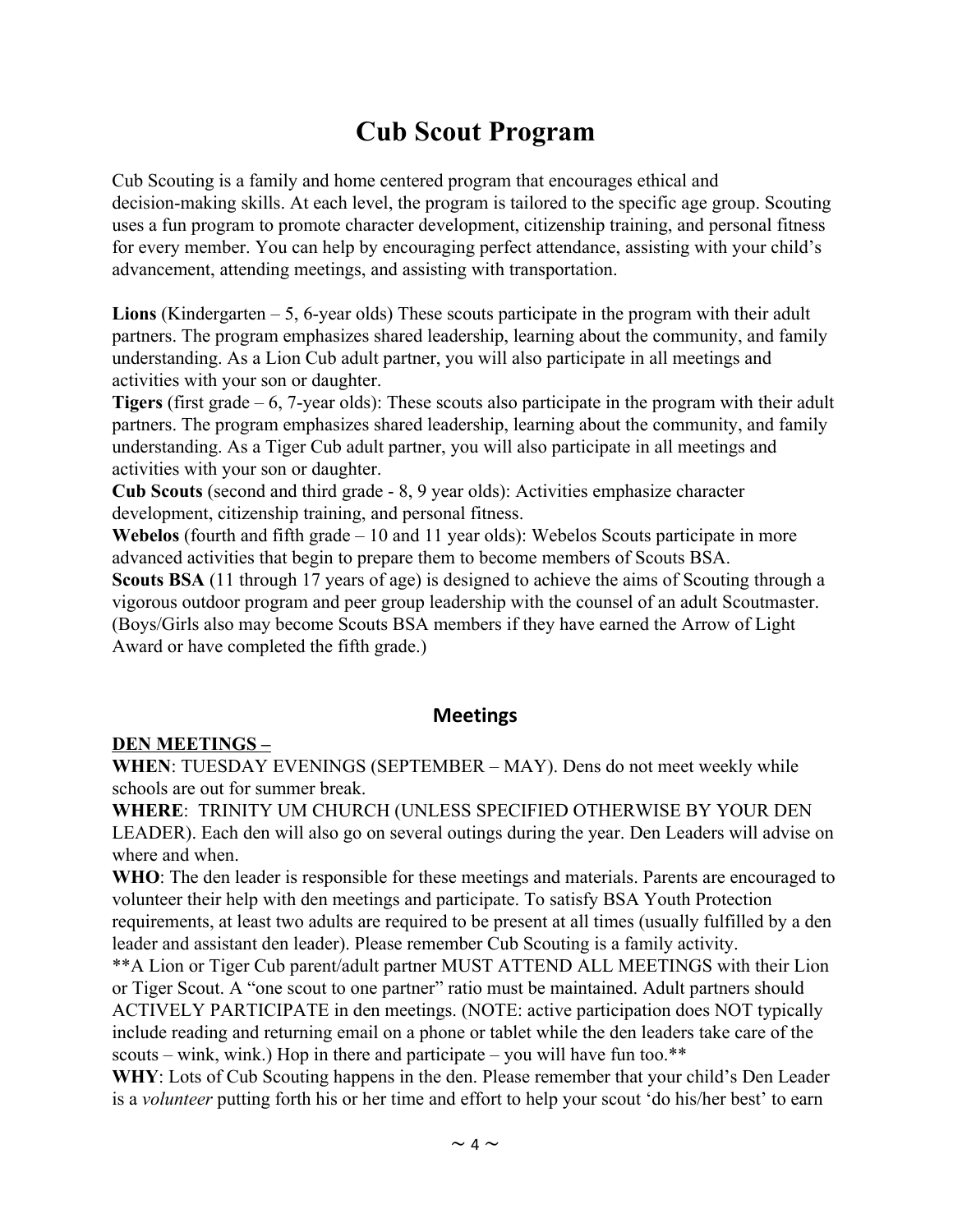badges, participate in the fun, and gain all the positive values that the Cub Scout program offers. Please assist them in the following ways.

- $\Box$  Please have your scout to den meetings on time. Your den leaders have lots of activities planned within a short period of time and it is important to have the whole group together to begin the evening's fun and projects.
- $\Box$  Please pick up scout from den meetings on time. Your den leader has places to go and kids that they have to put to bed, too. Better yet, ask your den leader if they could use an extra pair of hands that night and stay. Not only will your help be appreciated, but also you can see what your scout is working on.
- ALL Lion and Tiger Cubs must have an Adult Partner with them at all meetings, trips, etc. Enjoy the time together!
- $\Box$  Meetings will occasionally change due to field trips or special den activities throughout the school year.
- $\Box$  No School for the county = No Scouts when the weather is bad. We follow the Greene County Schools schedule for acclimate weather unless notified by your leadership.
- Scout nights are just that, please do not bring children other than siblings unless it is a special circumstance that have been approved by Cub Master(s) or Committee Chair, or a child who is interested in joining.
- Be an active parent. *Everybody* has some special abilities and 'know how' that can be of great help in matters relating to Cub Scouts. Please make sure you have completed the Parent Talent Survey Sheet and return it to your leader. In addition to the scouts learning new skills from *you*, I promise that you will have a good time helping *them*.

#### **PACK MEETINGS (ALL SCOUT DENS TOGETHER) -**

**WHEN**: *LAST* TUESDAY OF EACH MONTH, 6:30 - 8:30 PM

#### **WHERE**: TRINITY UM CHURCH

**WHO**: The Cubmaster is responsible for hosting this meeting. Parents, Cub Scouts, Leaders, and families are encouraged to attend as a means of showing support and recognition of the hard work performed by the scouts.

WHY: The pack meeting is the climax of the previous month's den meetings and activities. It gives the dens something to look forward to and work toward. This is a chance to recognize the scouts, their parents, and their leaders. In addition to its regular meetings, the pack sponsors certain special projects. These may include community projects (Scouting for Food), outdoor activities (e.g., field trips, family campouts, etc.), fundraising activities, and fun competitions like the Pinewood Derby. Each pack is led by a Cubmaster. Whereas at weekly Den meetings the scouts might do activities towards earning rank badges and awards, the monthly Pack meeting is *where* these awards are presented. It is an **important** part of the program, as it allows the scouts to receive their recognition in front of the group as a whole, inspires the younger scouts to strive towards achieving future ranks, and brings everybody together for the big night!

At Pack meetings, the Cubmaster will 'do their best' to make sure that each Den has a chance to display that special craft they made, song they learned, skit they've rehearsed, or interesting place they visited. In addition, there might be a drawing, advancement ceremony, or other themed event planned for the evening.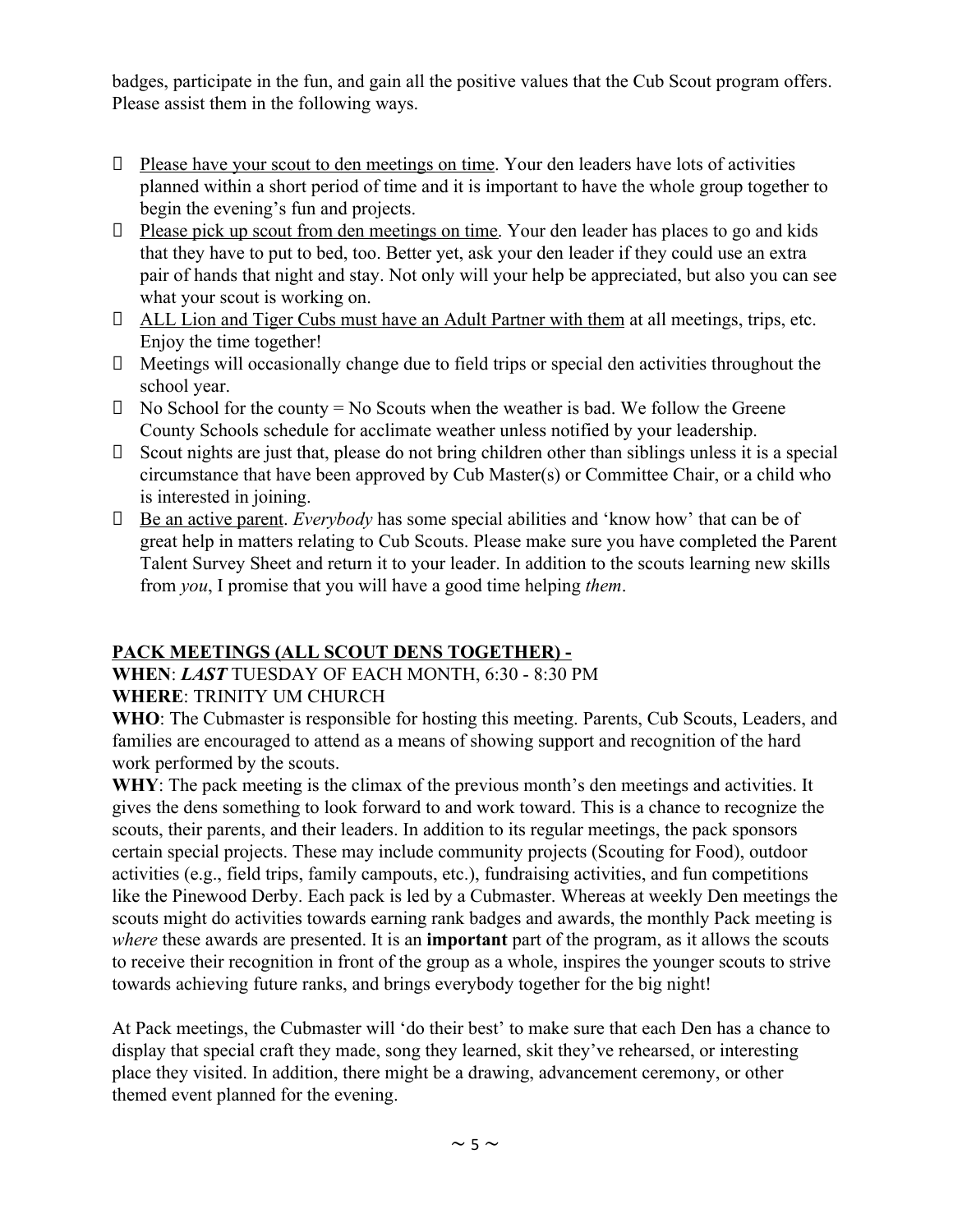Please observe the following guidelines in regards to Pack meetings.

- Please accompany your scout to the Pack meeting. Pack meetings are a *family* event brothers, sisters, grandparents, but most of all, **YOU**! We require you there not only to help keep order at the meeting (things *can* get a bit rowdy), but also because in Scouting many awards are presented to the parent who then presents it to the Scout. Cub Scouts is a family program.
- $\Box$  Please arrive to Pack meetings on time. Plan on arriving at least ten minutes early to receive a ticket for a drawing, confer with your scout's Den leader about upcoming things, chat with friends, etc., as the meeting needs to begin on time. If your scout is helping out as a member of a flag ceremony, or assisting with other Pack meeting activities, it is imperative to have him/her there on time. Thank you.
- If your scout has a uniform, the Pack meeting is *definitely* the place to wear it. Field Uniforms (Class A) - Shirts tucked in - looking sharp!
- All attendees should show proper respect for the Scouts, Leaders and others involved in the pack gathering, by not talking during award ceremonies, skits or other performances and presentations.
- All attendees should participate in games, songs, audience participation activities, and all the fun that the pack gathering involves.

Most of all, we hope to make Pack meetings entertaining, enriching, and FUN!!!

#### **PACK COMMITTEE MEETINGS –**

#### **WHEN**: THIRD THURSDAY OF EACH MONTH 6:30PM

**WHERE**: The Richard House 299 Harold Cemetery Rd Greeneville - Unless otherwise announced

**WHO**: The committee chair is responsible for organizing and hosting this meeting. Parents are welcome to attend meetings to learn about and assist with pack business.

**WHY**: The pack committee consists of parents and leaders and serves as the steering group. The committee discusses organization matters of all types, plans future events, and exchanges ideas on various aspects of the pack. The Pack is run by the registered BSA Adult Leaders of the Pack who make up the Pack Committee, which includes a Committee Chair, Cubmasters, Secretary, Treasurer, Event coordinators, Awards coordinators, Den leaders, Assistant Den Leaders, and others. All parents of a Cub Scout in Pack 93 are welcomed and encouraged to become a Committee Member. Pack leadership positions may be held by women or men. The committee consists of at least three people and is responsible for:

- Carrying out the policies and regulations of the Boy Scouts of America
- $\Box$  Setting the pack policies in accordance with BSA and the chartered organization
- $\Box$  Coordinating the pack program
- $\Box$  Assisting with the annual pack charter renewal
- $\Box$  Providing the finances and fundraising coordination for the pack
- $\Box$  Accounting and maintaining the pack property
- Ensuring quality adult leadership by making sure leadership is recruited and trained.
- Committee meetings are open to all parents to attend and make recommendations. However, only committee members are allowed to vote on issues.

#### **DISTRICT ROUNDTABLE MEETINGS:**

**WHEN:** Once a month; typically the first Thursday of the month, from 7:15 - 8:30pm **WHERE:** Reformation Lutheran Church Fellowship Hall

 $\sim$  6  $\sim$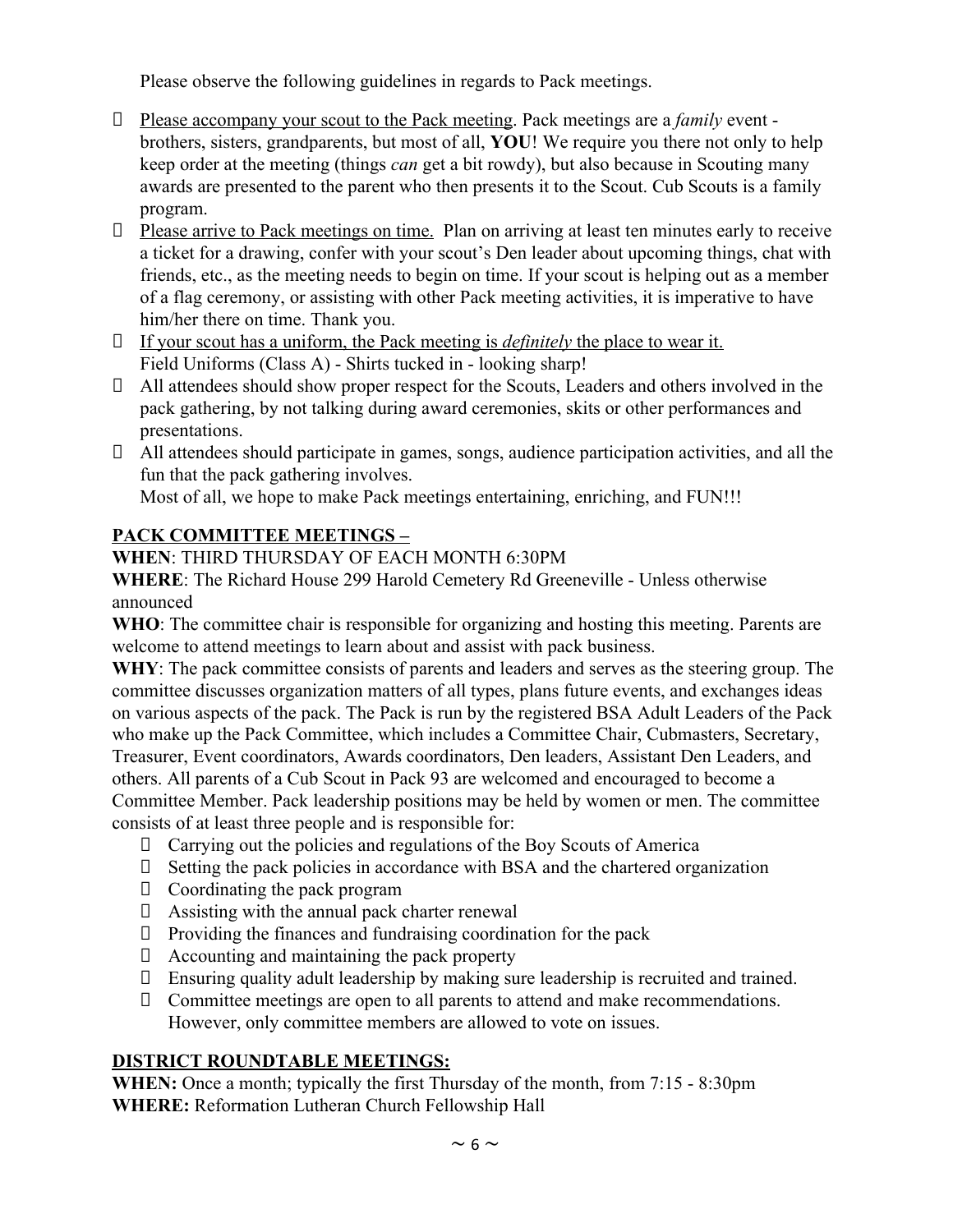WHO: The District Chairperson is responsible for hosting this meeting. Parents may attend to learn about Scouting events/activities, plans, and information that might benefit our Pack. **WHY:** All of the Packs in the District exchange information/announcements that affect the whole district.

#### **Activities & Events**

Cub Scouting means "doing." Everything in Cub Scouting is designed to have the scouts doing things. Activities are used to achieve the aims of Scouting—citizenship training, character development, and personal fitness. Below are some of the highlights of our favorite activities. Family members are always welcome and encouraged to attend all activities and events with your scout.

#### **Hiking & Camping & Special Outings**

We participate in hikes, overnight family camping, day camps, and special outings. During family camps we focus on having fun and usually have opportunities for scouts to work on achievements. Day camps are sponsored by the District and provide a week long agenda of age-appropriate programs packed with theme-oriented action that brings Tiger Cubs, Cub Scouts, and WEBELOS Scouts into a world of imagination during the evening (not overnight). Webelos Scouts may also camp with their den or with local Scouts BSA troops. Camping programs combine fun and excitement with doing one's best, getting along with others, and developing an appreciation for ecology and the world of the outdoors.

Some of the special outings we have done in the past few years include trips to Huntsville, Alabama for Space Camp, Sleeping with the Sharks at Ripley's Aquarium, Lock-ins at the Oaks Retreat Center, Sleeping in a cave at The Lost SEA, Overnight at Wonderworks, and much, much more!

#### **Community Service Projects**

Each year we participate in several activities to give back to our community. In November we take part in "Scouting For Food", a Food Drive to benefit our local food bank. We also host a Veteran's Day Dinner, collect toys for Toy Drives, Christmas Carol at local nursing homes, serve a luncheon for Trinity Church, and more…

#### **Pinewood Derby & Blue and Gold Banquet**

A couple of our favorite activities of the year are always the Pinewood Derby race and our Blue and Gold Banquet. The Pinewood Derby is where Cub Scouts, with the help of parents, build their own model cars from wood, and race them down a wood track. We will have a workshop in December to help the scouts design and build their cars.

The Blue and Gold Banquet is a special Birthday party for Cub Scouting usually held in February. A ceremony is performed for promoting scouts who have earned their rank and awarding achievements earned, a parent/scout cake decorating auction, along with a Friends of Scouting promotion is usually done at this meeting.

 $\Box$  Most events are planned months ahead of time. The activities committee plans events that are agreed upon by the committee. The deadlines for sign up and payment (if any) vary by event. The events will be on the calendar and details will be released as soon as we know them. Lion and Tiger parents must attend all events with their cub.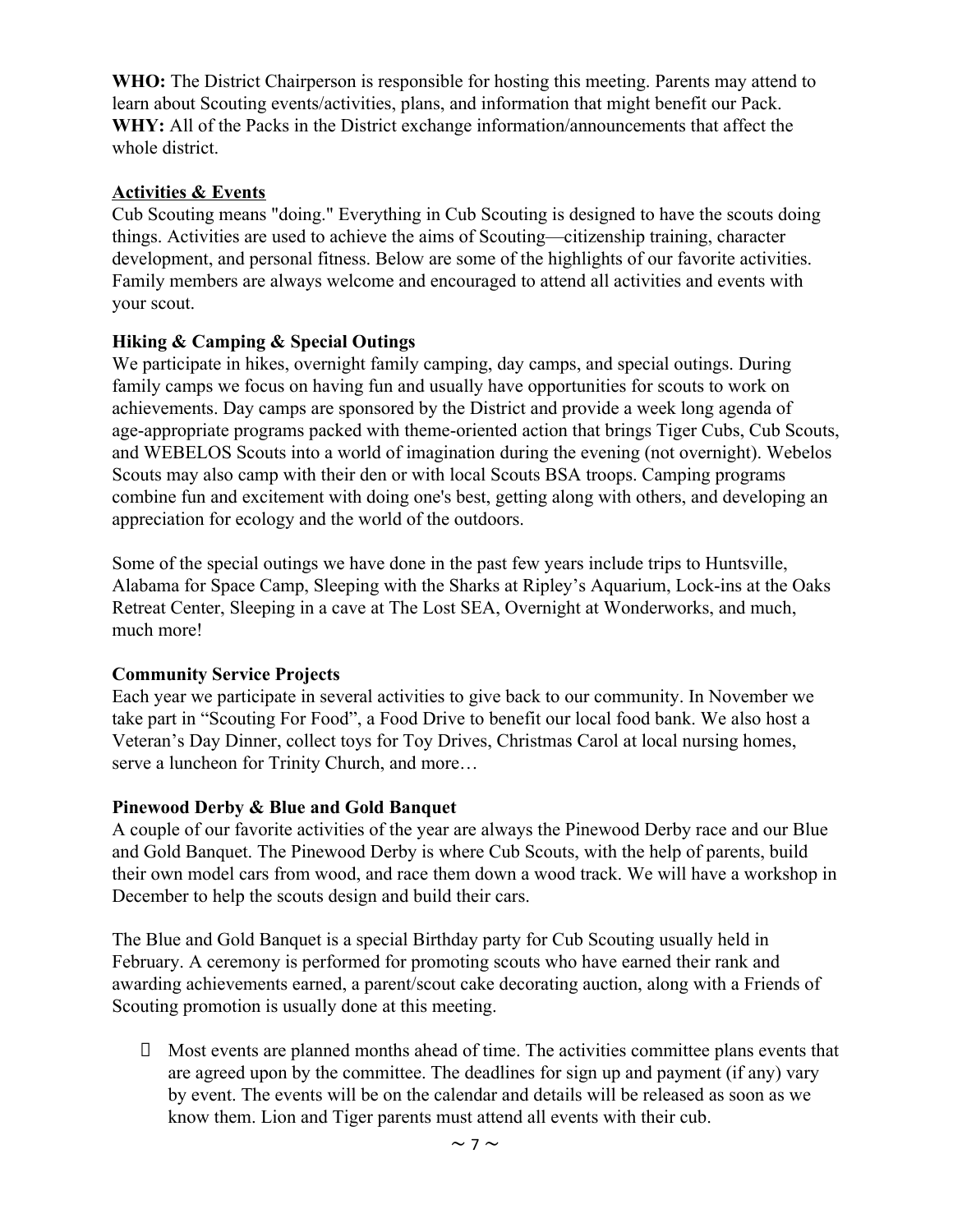- $\Box$  Scouts can use their Scout account to pay for trips.
- $\Box$  No Refunds (unless approved by cub master(s) and Committee Chairman). If you register for an event and food has been purchased, or fees paid, and you do not show up for the event, you do still pay the fees. We do not normally cancel campouts, etc. due to rain or cold.

# **Parent Responsibilities**

The Cub Scouting program is designed to include parents. The purpose is to increase communication in your family, and to give your Scout the valuable experience of spending one-on-one time with you. As parents, you are an Akela (Ah-kay-la) - the good leader, and share this responsibility with his den leader. As your scout progresses from Lion Cub to Scouts BSA, your involvement in his/her Scouting career evolves just as he/she does.

You may participate at any level of effort that you wish to enjoy scouting with your child. While Den Leaders are the volunteer adults who do the majority of the work and who have the most fun, there are numerous other roles in the Pack. Den leaders plan and organize den meetings, keep track of the scouts' advancements, and are required to attend committee meetings. Registered adult leaders have gone through background checks and have taken BSA Youth Protection Training. The Cub Scout's safety is the first priority of all BSA registered leaders.

Parents play an important role in the pack. While no parent ever feels he or she is patient enough to be a den leader or organized enough to be the Treasurer, there is a role for every parent in pack activities. Your scout will appreciate the fact that you care enough about him/her and their Scouting experience to become involved in a committee, or pack position. Since all the leaders of Pack 93 are volunteers and have many other obligations, it takes everyone to help out at one time or another. We understand parents have other obligations and may feel they are too busy to take on any additional duties, but we depend on parents to help provide the good program we have. All parents/adults should take Youth Protection Training which is available anytime online at http://www.myscouting.org . This will make the den leaders' job easier when it comes time for you to help. Please remember, Cub Scouting is a family activity, and den/pack meetings are a great place for family involvement.

When joining Pack 93, each parent or adult family member agrees to support their scout in the following ways;

- $\Box$  See that he/she has the proper uniform and handbook;
- Assist in attending weekly Den meeting and monthly Pack meetings;
- Work with him/her to complete achievements for rank award;
- $\Box$  Return information forms and permission slips as asked;
- Support his/her Den Leader as a resource person or substitute as asked;
- Agree to serve in some leadership capacity as called upon;
- Provide input to the Den Leader or Pack leadership with regard to Pack or Den programming.
- $\Box$  For safety purposes, parents/ guardians are expected to drop off and pick up their scout with the den leader, not in the parking lot.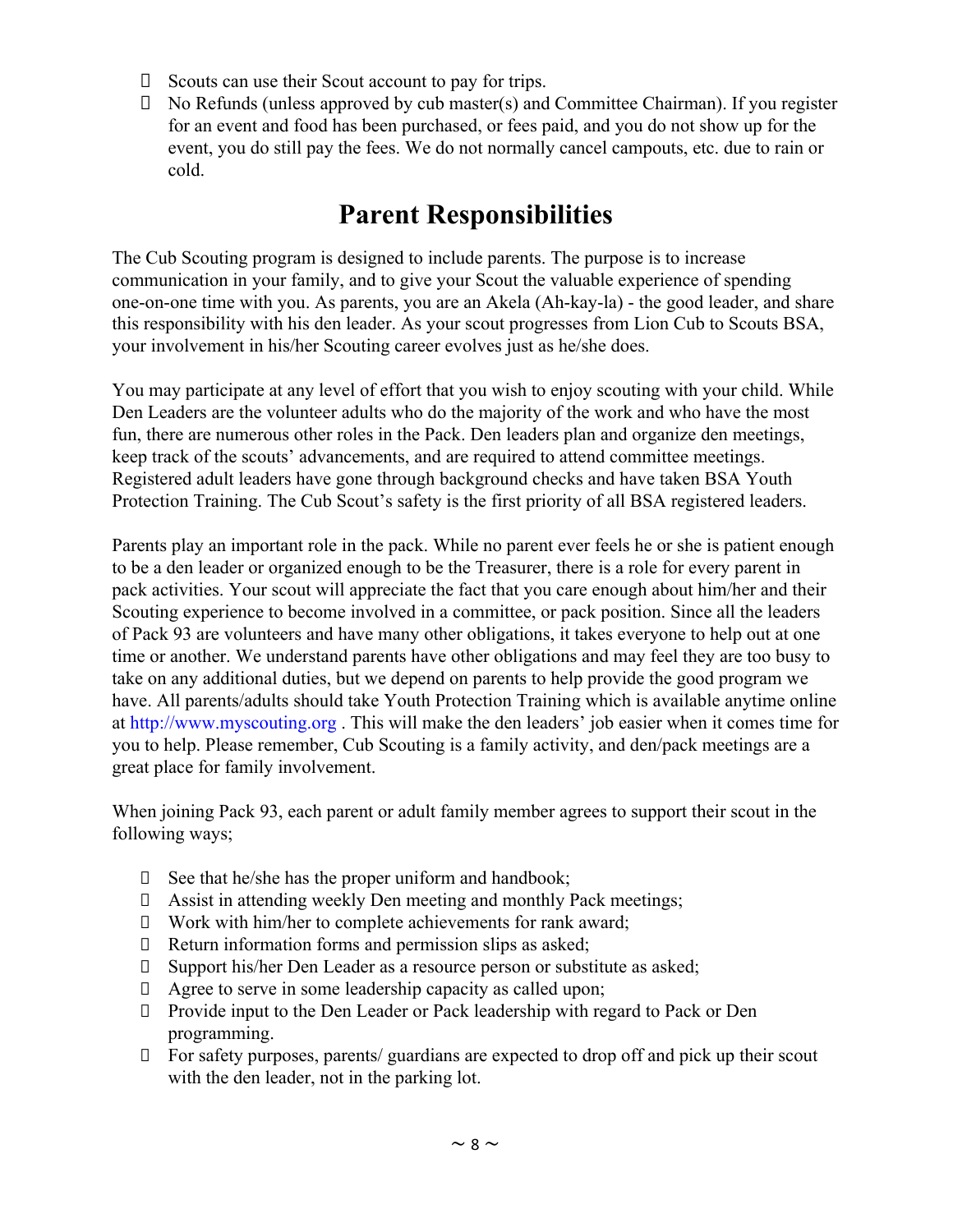$\Box$  Please remember we are dealing with young boys/girls, and everyone should dress appropriately.

### **Quick Start Checklist for Parents/Adult Partners**

We know there is a lot of information to try to take in all at once, so we have created a high-level Quick Start checklist to get you started.

| Complete? | <b>Checklist Items</b>                                                                      |
|-----------|---------------------------------------------------------------------------------------------|
|           | Complete & Turn-in Medical Forms, Information Forms, & Parent Surveys                       |
|           | Sign up for Pack 93 Group Text Service (Text @csp93 to 81010)                               |
|           | Get Handbook for your scout's rank (review)                                                 |
|           | Get "Activity" uniform (Pack T-shirt)                                                       |
|           | Read the Parent Guide at the beginning of the Scout Handbook and complete exercises with    |
|           | scout                                                                                       |
|           | Work with your Scout to sign off adventures in the Scout Handbook                           |
|           | Attend Den Meetings with your scout (required for Kindergarten and 1 <sup>st</sup> graders) |
|           | Work with Den Leader to ensure your scout's adventures are properly recorded                |
|           | Attend monthly Pack Meetings with your scout                                                |
|           | Help your Cub Scout sell some popcorn, turn in money or leftover popcorn by deadline        |

# **Uniforms**

Scouts in uniform are more conscious of their role in Cub Scouting, and feel a sense of pride and belonging when wearing one. A uniform provides a proper place for the display of badges earned and a way to 'show the world' that he or she has been rewarded for their achievements.

In addition, Scouts in uniform create a strong, positive, visible image in the community that helps to strengthen the important ties between the public and the Scouting organization.

#### Where to Buy

- Uniforms, patches and accessories are available at the Johnson City Scout Shop located at 129 Boone Ridge Drive in Johnson City. Their phone number is 423-952-6965, and they will be happy to assist you. For a *real* treat, take a drive down and visit the wonderful Scout Shop. In addition to uniforms, they carry everything you see in the Scout Catalog and then some. Enjoy the time spent there! Your scout will love it! You can also frequently find Class A uniforms on ebay or at yard sales/thrift stores.
- Also, the Pack might have some 'experienced' uniforms for sale. Please see the Pack Secretary for details.
- Activity uniform t-shirts can be purchased before or after Den or Pack meetings. Please wear at least the Activity uniform to every meeting or activity.
- $\Box$  Pack 93 requires that all scouts have at least an Activity uniform (Pack t-shirt). Field uniforms are HIGHLY recommended but not required.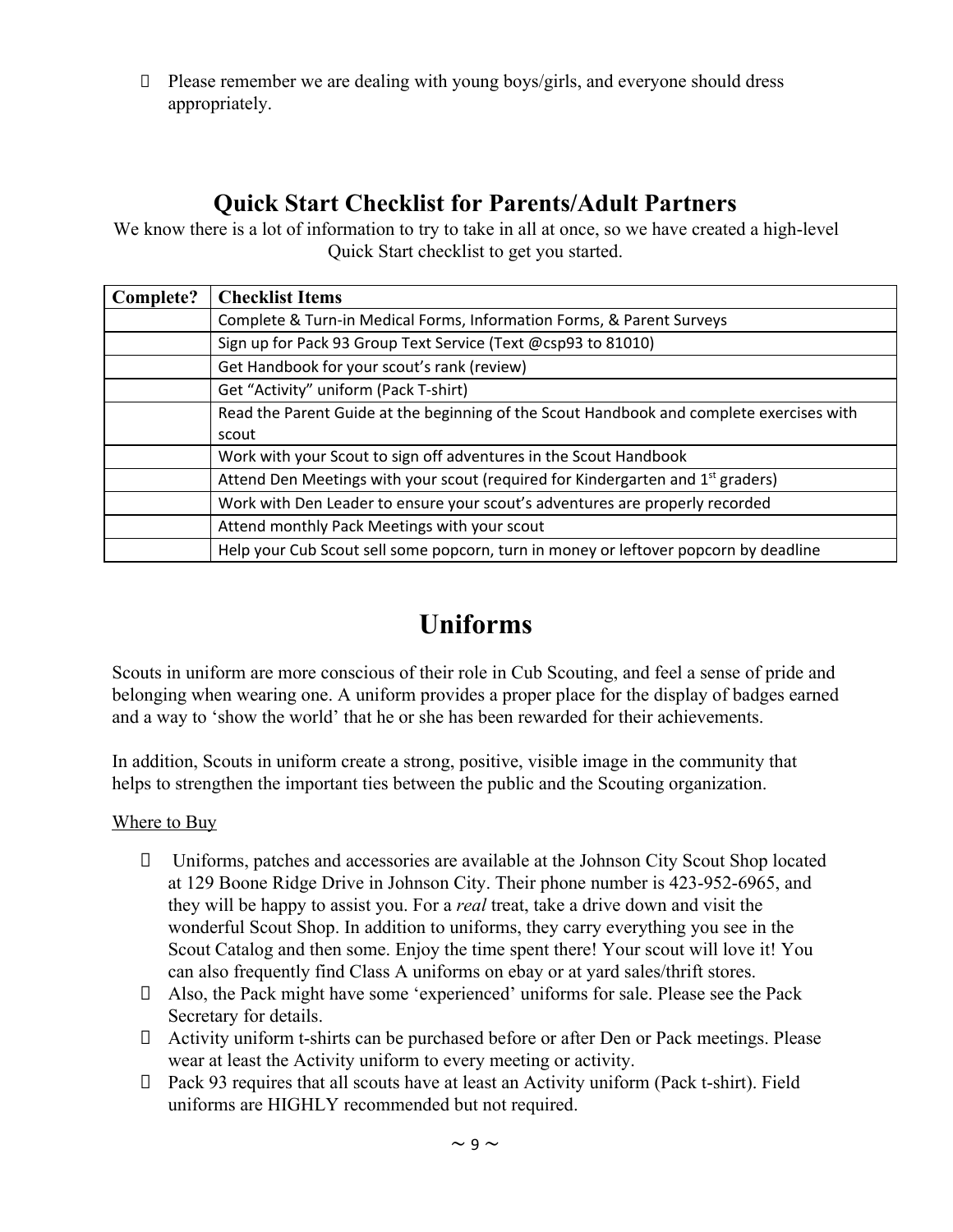$\Box$  For more information on the Field uniform, please visit http://www.scouting.org/scoutsource/CubScouts/Parents/Awards/Parents.aspx

#### **Rules**

To be sure everyone is safe, we have established a core set of rules that each scout, sibling, and parent must follow. Some are based upon BSA regulations for scout safety, others are meant to ensure respect to our Chartered Organization for the use of their facilities, and the rest are simply common sense and good manners that we expect from our your scouts.

- All Scouts must be escorted to and from the Den's meeting place (room). There will be no dropping off or picking up in front of the building. This is a safety rule and will be closely enforced. Also, please be prompt when bringing and picking up your scout from the meeting.
- $\Box$  No Running in the church.
- We expect appropriate behavior and reverence in the church sanctuary.
- $\Box$  Scout families need to respect the classrooms and church facilities.
- $\Box$  No electronic games/devices at scouting events. The purpose of the program is to encourage the scouts to interact with others; games/devices are counterproductive to that goal.
- Respect the meeting place and follow the "Leave No Trace" guidelines.
- $\Box$  Scouts should not use the equipment (toys/schools supplies, etc) or other items in the meeting place unless authorized by the Den leader.
- $\Box$  Every scout will work with the other scouts in their Den to leave the meeting place as clean as, or cleaner than, how it started.
- Scouts must implement the Buddy System at all times. Scouts must remain in their meeting place for the duration of the meeting. The only reason a scout should leave the room is for an "emergency" trip to the restroom - and that should be with a buddy.
- Do not send a scout back in to get something while you wait in the car.
- $\Box$  Do not leave the scout unattended in the car while you run back in to get something.
- Do not send your child to the restroom that doesn't count for being a buddy.
- $\Box$  Do not stop to talk and allow your child to walk down the hall and out to the car.
- $\Box$  Do not leave your scout when only one adult is present.

 Cub Scout siblings are welcome at many Pack 93 functions, but parents are responsible for the conduct of their non-Cub Scout children at all times. Parents may be asked to remove disruptive children from meetings or events if warranted.

 No Cub Scout or adult in attendance at a Pack 93 function is permitted to use alcohol or illegal drugs. Any Cub Scout or adult in violation of this rule will be suspended for 30 days, pending an expulsion review by the pack committee. Adult tobacco use is required to be at a minimum of 100 yards from the Cub Scouting program and should be outside the view of the Cub Scouts.

No Firearms are allowed at any Scouting function or activity.

#### **Discipline Process**

Cub Scouting and membership in a pack is a privilege not a right. Pack discipline is meant to ensure the safety and best interest of all our Cub Scouts. Discipline at pack and den events is at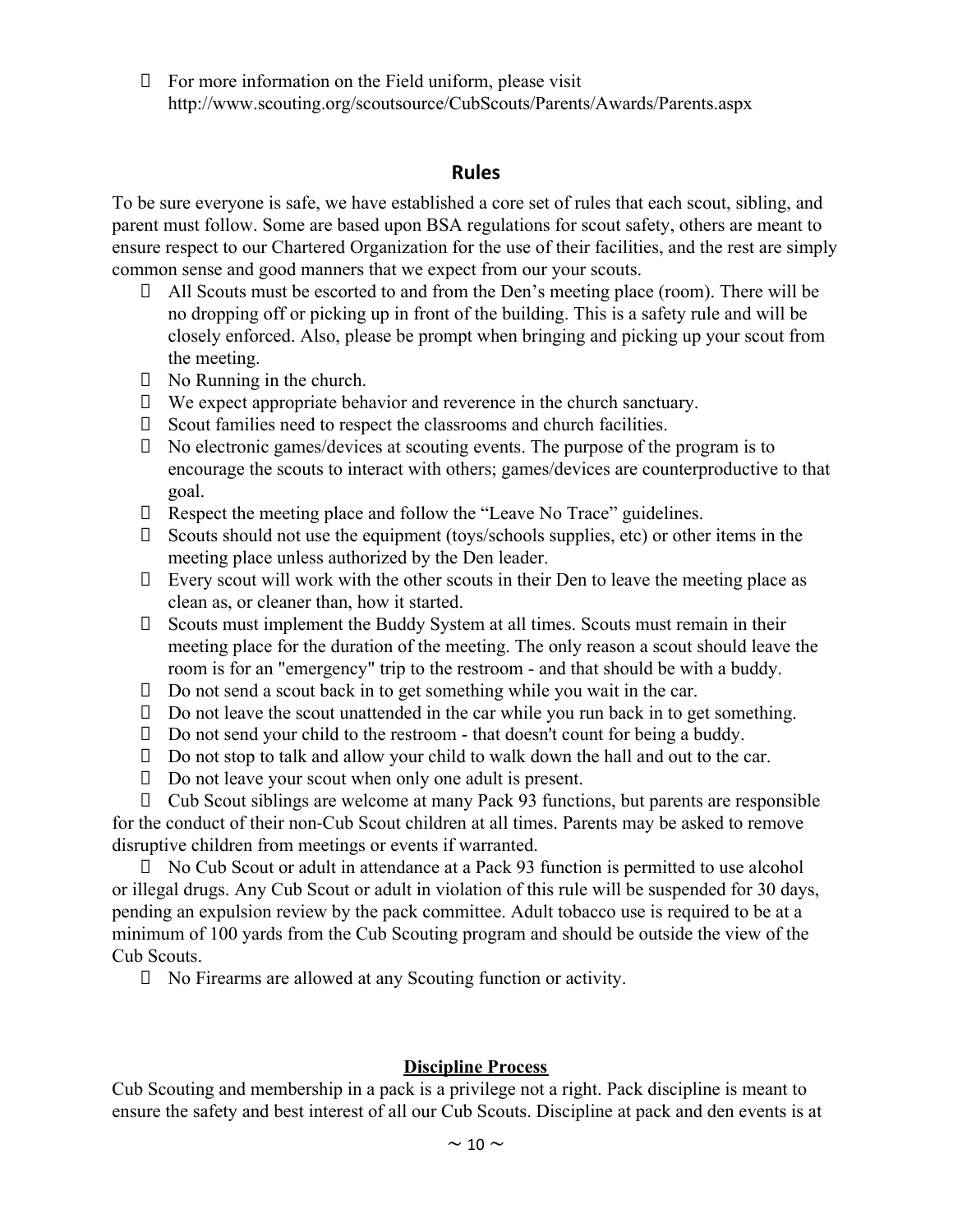the discretion of the Cub Scout leaders in accordance with the following guidelines. Failure to obey a rule or instruction given by the leader will result in the following action:

- *First warning:* a verbal instruction
- *Second warning:* A time-out or removal from an activity. In the case of dangerous behavior, a Cub Scout leader may choose to proceed directly to this warning.
- *Third warning:* Parents will be asked to remove a Cub Scout from the remainder of the activity.
- In the case of repetitive behavior problems, Cub Scout leaders may ask parents to participate more directly with their Cub Scout in den or pack functions.
- Cub Scout leaders have the right to exclude any Cub Scout from their den for reasons of continuing misconduct. The situation will be reviewed by the pack committee and the Cub Scout's parents. In extreme cases, the Cub Scout may be dismissed from the pack.

#### **Fund Raising**

Each year the scouts of Pack 93 participate in fundraising activities. We sell *Campmaster Popcorn* in the Fall and *Expo Coupon Books* in the Spring. Prizes are awarded to top sellers and top selling dens. Funds raised from these two activities go to defray Pack program expenses. Additional fundraisers will be held if deemed necessary to help with special outings or pack needs. All scouts are encouraged to participate but Parents may choose otherwise. We always want to respect the wishes of the parents without making the scout feel bad for not participating. Please don't hesitate to let us know what you want.

#### **Scout Accounts Guidelines**

All scouts who participate in fundraisers will receive a portion of their sales into their scout accounts.

- $\Box$  Scout accounts may be used for purchasing scout uniforms, scout camps, den and pack trips, scout books, derby cars or spaceships, regatta boats, and other scout items pre-approved by the cubmasters and committee.
- $\Box$  If your scout who misses 3 meetings in a row, your scout account reverts back to the pack, and is no longer usable. Any extenuating circumstances (sports, illness, etc.) must be approved by the cubmasters, den leader and pack committee chair.
- $\Box$  AOL scouts must use their funds before crossing over to Boy scouts. The scout accounts are not transferable to the troop you cross over to.
- $\Box$  Scout accounts are NOT transferable in the case of moves or transfers to other packs, etc.; you must be an active member with Pack 93.
- Scout accounts are Not refundable.

#### **Financial Hardship / Scholarships**

 $\Box$  Should fees or any costs become a problem for your family, please contact the Cub master, Den Leader or the Pack Committee Chairman. Scholarships are available and all requests will remain confidential. All scholarship applications must be approved by the cubmaster(s), committee chair, and their den leader.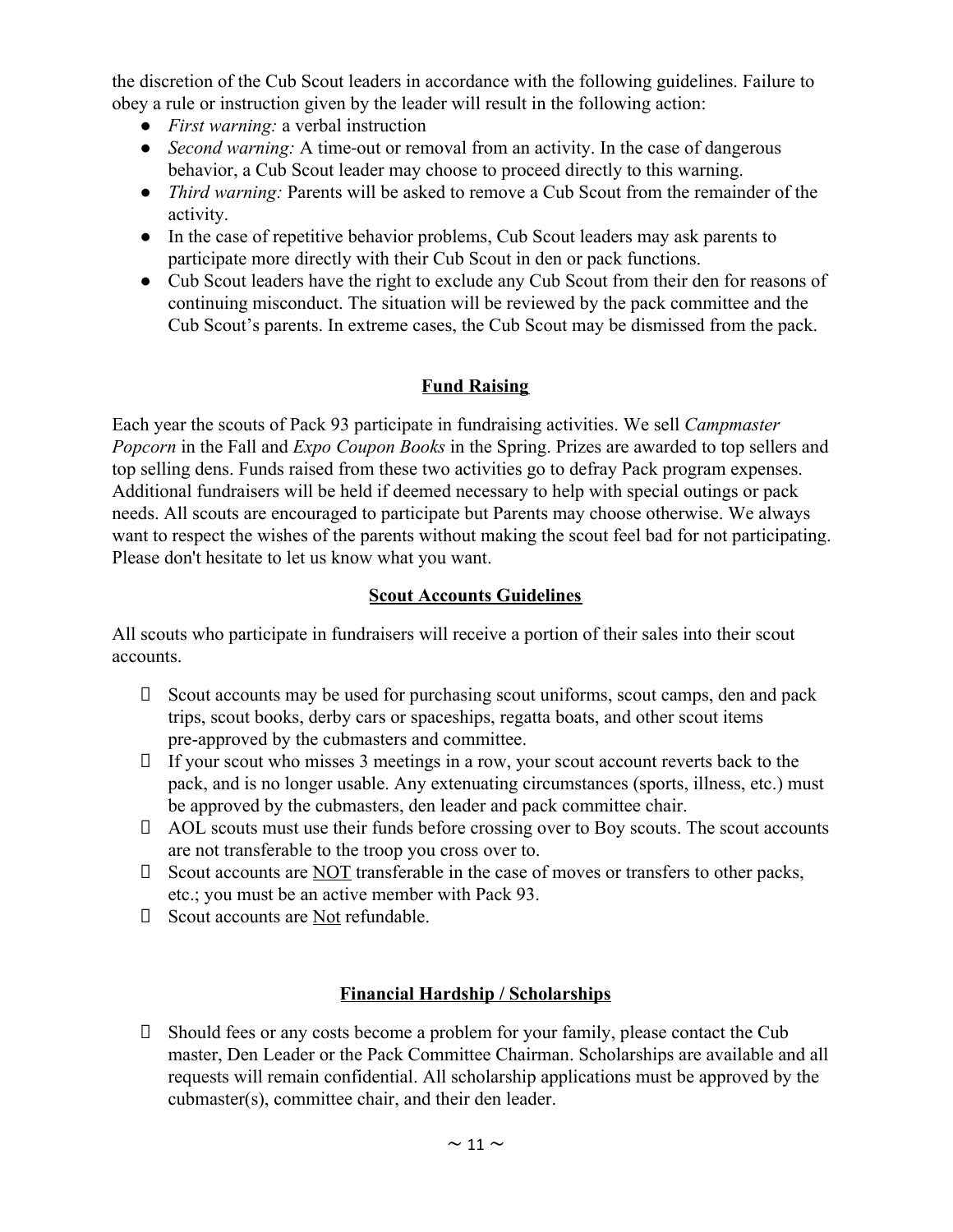#### **Rank and Advancement**

 The Cub Scout advancement plan outlined in the Cub Scout Handbooks provides fun and challenging activities for the scouts, gives them a sense of personal achievement as they earn badges, and strengthens family understanding as adult family members work with scouts on advancement projects. The Cub Scout Handbooks will guide you through the requirements and electives available for the Cub Scouts to progress through the year. Many times, some of the Cub Scouts' requirements will be completed through school or other programs. This should NOT be hard work, is NOT a competition, and should encourage the scouts to "*Do Your Best.*" Advancement toward ranks should be a natural progression as the scouts grow and experience life and emphasize learning by doing. For the program to work properly and effectively, help him/her, but please let your child do the work – don't do it for them. The requirements are designed to be appropriately challenging based on a scout's age. By completing the requirements, Cub Scouts learn they are not entitled to advancement simply by becoming a member of a unit; they must complete the work themselves. Receiving an award, patch, or trophy for something unearned is not only unfair to the scouts who did the work, but also reduces the value of Cub Scouting for the scout to which the recognition was given unjustly.

> ALL NEW SCOUTS (EXCEPT LIONS): Start by earning the rank of Bobcat Kindergarteners: Lion Cubs First Graders: Tiger Cubs Second Graders: Wolf Cubs Third Graders: Bear Cubs Fourth Graders: WeBeLoS I Fifth Graders: WeBeLoS II – Arrow of Light

# **The Language of Cub Scouting**

Cub Scouting has a language all its own. If you are not familiar with it, below are definitions of many terms you will encounter as you get more and more involved in the program.

**Adventures** - To earn the rank badge, Cub Scouts must complete Adventures found in their Handbook. The Adventures cover these areas: God, Country, Family and Self.

**Arrow of Light** - This is the highest award a scout can earn in Cub Scouting - also the ONLY (non-religious) award from Cub Scouts which can be worn on a Scouts BSA Uniform. Earning this rank prepares a AOL Scout to become a Scouts BSA.

**Bear Cub –** The Bear rank is for scouts who have finished second grade (or are 9 years old). To earn the Bear rank a Cub Scout must complete the six required adventures and one elective adventure. Tasks are completed at home, at Cub Scout meetings, at day camp, or at family campouts. His/her parent or guardian approves each achievement by signing his book. After he/she has earned the Bear badge, a Bear Cub Scout can work on the Bear Electives until he/she finishes third grade (or turns 10 years old).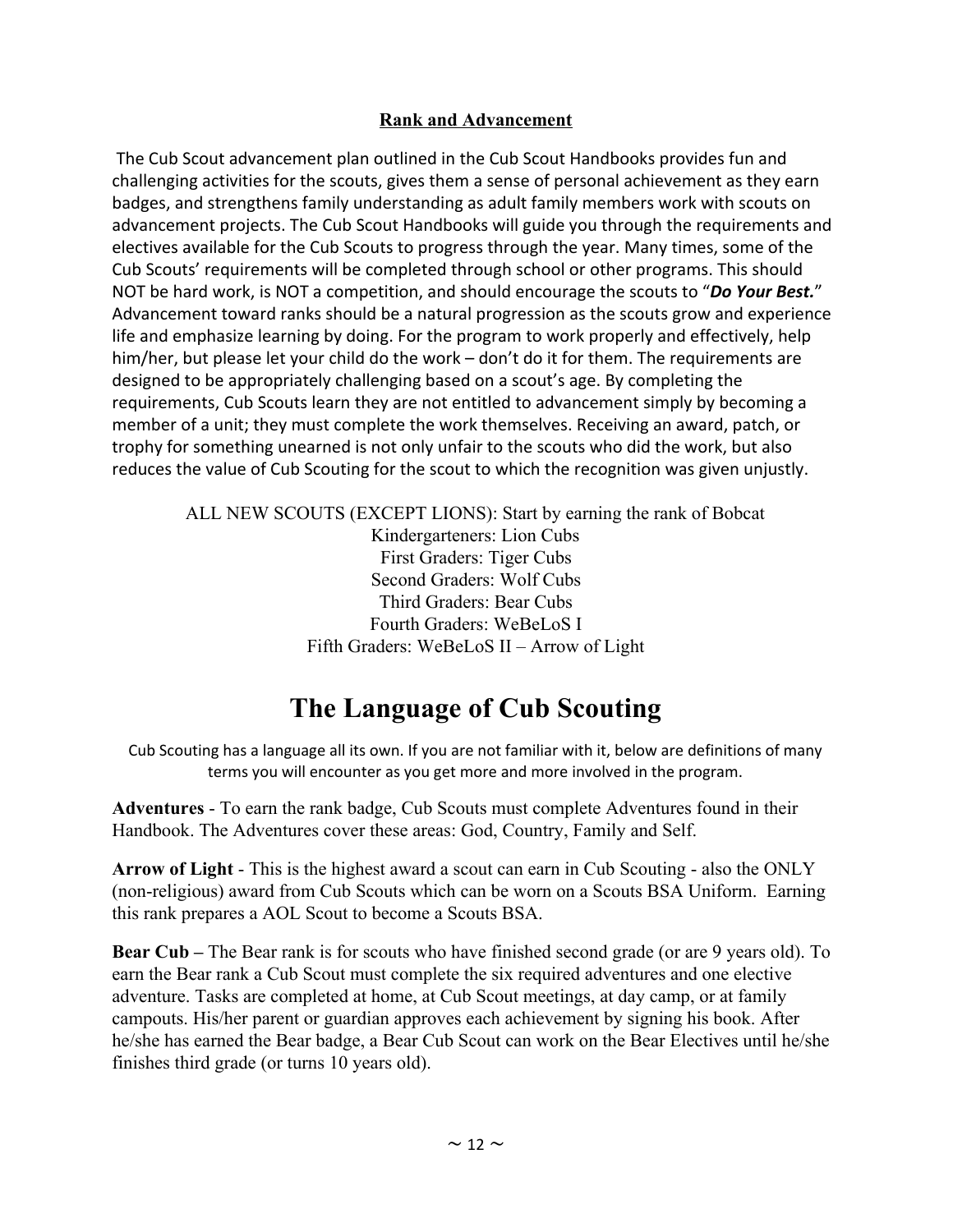**Bobcat** - Every child who joins Cub Scouts (except the Kindergarteners) must first earn the Bobcat badge. Doing this, he/she learns the basic tenets of Cub Scouting: the Scout Oath, the Scout Law, the Cub Scout sign, the Cub Scout handshake, the Cub Scout motto, and the Cub Scout salute. After receiving the Bobcat Badge, the scouts work on requirements based on their grade level.

**Scouts, BSA** - A Scouts BSA scout is between the ages of 11 and 18 and belongs to a Troop. He/She advances through these ranks: Scout, Tenderfoot, Second Class, First Class, Star, Life, and then Eagle.

**Boy Scouts of America -** The Boy Scouts of America is a nationally chartered organization that encompasses Cub Scouts, Scouts BSA, Explorer Units, and Varsity Units.

**Committee** - This is the group of adult volunteers who "run" the Pack. Any interested adult is welcome to attend Committee meetings.

**Council -** The Council is an organization of professional Scouters that oversee all Cub Scout Packs, Boy Scout Troops and other units in an area. Pack 93 is part of the Sequoyah Council.

**Cub or Cub Scout -** A Cub Scout is any member of Boy Scouts in Kindergarten through fifth grade (or age  $5 - 11$ ).

**Cubmaster** - The Cubmaster is the chief adult volunteer leader. The Cubmaster runs the Pack meetings, and advises all other leaders.

**Den** - The Den is a group of Cub Scouts who meet at regular intervals. Ideally, a den consists of boys or girls who are all working toward the same rank.

**Den Leader -** The adult volunteer who is in charge of planning and running den meetings is the Den Leader.

**Den Meeting** - Individual Den Meetings are held for each rank level of Cub Scouts. These usually occur weekly on Tuesday nights.

**District** - Each Council is divided into a number of Districts. Pack 93 is part of the Nolachuckey District. Wesley Miller is our District Executive, and oversees the activities of all Units in the District. Our District consists of Greene, Hawkins, and Hancock Counties.

**Handbook** -Each level of Scouting has its own Handbook. The Handbook is **ESSENTIAL** for your Scout, as it spells out the requirements for advancement, as well as providing a place to record completion of the same.

**Lions –** The Lion Cub program is a one-year program designed for Kindergarten-age children. Each scout participates with a parent (or another adult family member) in family-oriented activities. The Lion program helps introduce families to scouting.

**Pack -** The whole group - all our dens and families together is called a Pack. The Pack usually meets once every month. Normally the first Tuesday at 6:00pm.